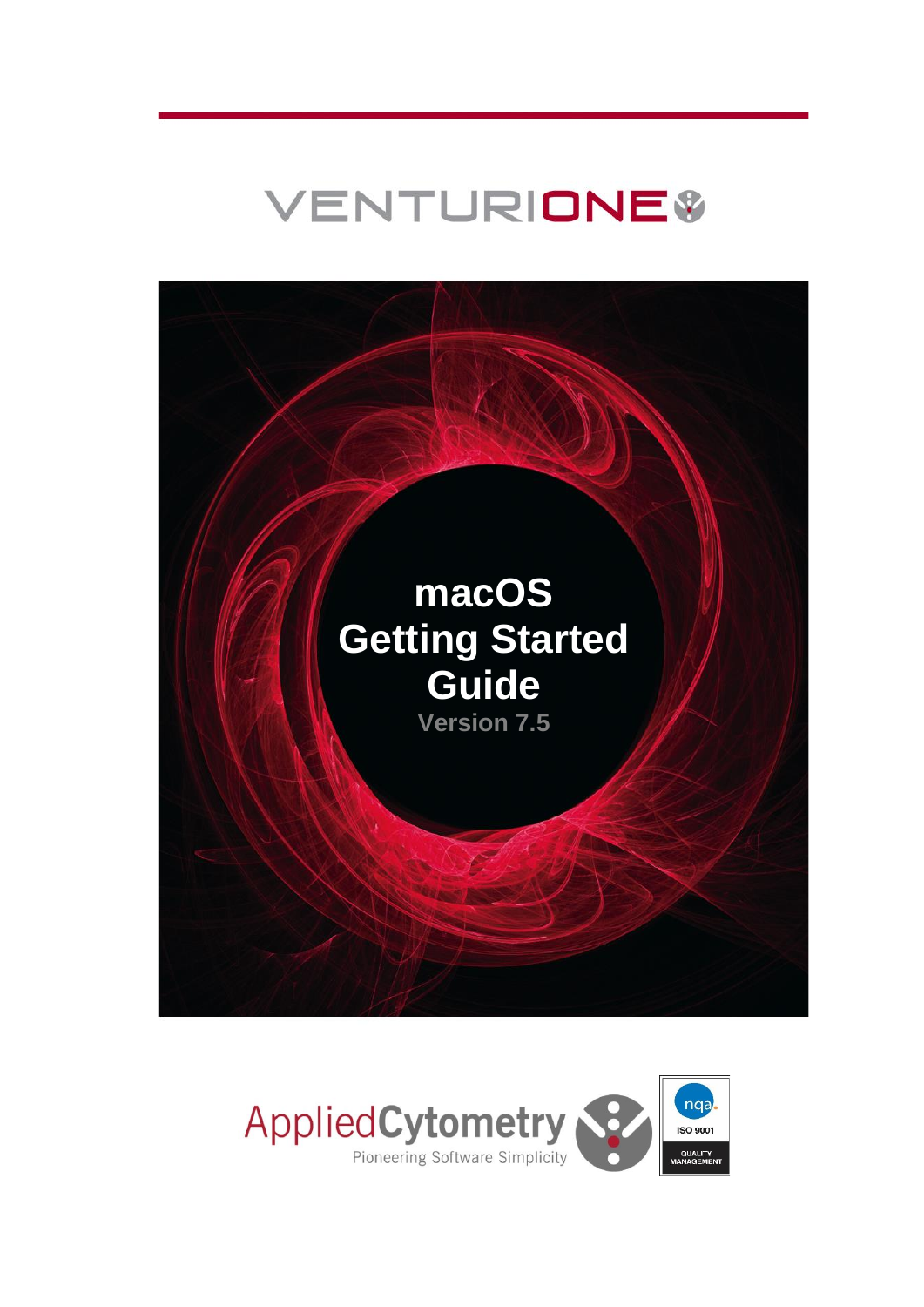## **VenturiOne Getting Started Guide for macOS**

| $1 \quad \blacksquare$ |  |
|------------------------|--|
| $2^{\circ}$            |  |
|                        |  |
|                        |  |
|                        |  |
| $5 -$                  |  |
|                        |  |
|                        |  |
| 6.2                    |  |
| 6.3                    |  |
| 6.4                    |  |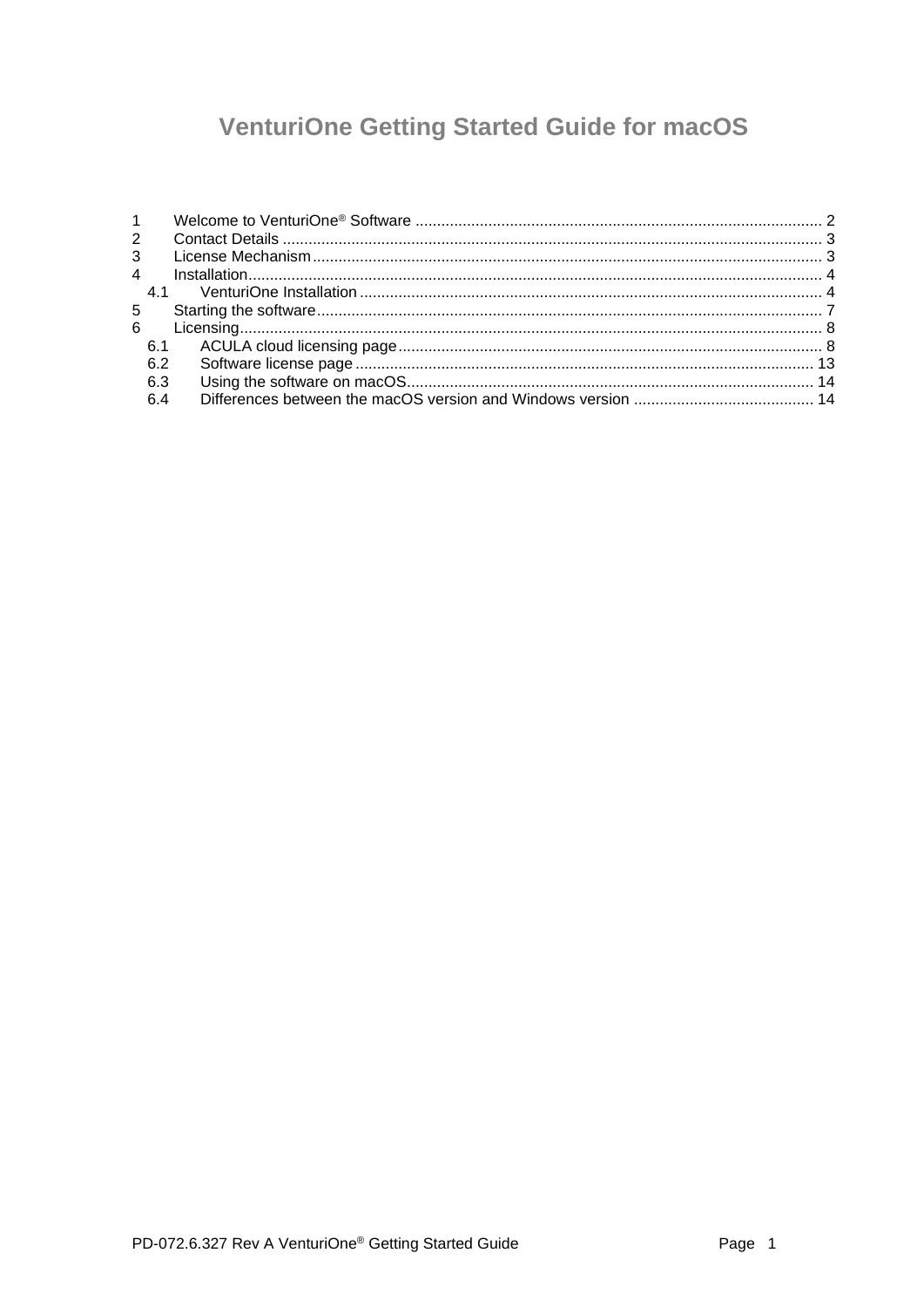## <span id="page-2-0"></span>**1 Welcome to VenturiOne® Software**

VenturiOne software is a powerful flow cytometry analysis package. This guide provides a brief overview of the steps involved in analyzing your saved FCS data files using the VenturiOne software.

Further details of all the elements of the VenturiOne Software are provided in the **VenturiOne Operation Manual and Getting Started Guide, these are available on the VenturiOne media drive or from the Applied Cytometry web site at:**

<https://www.appliedcytometry.com/technical-support/>

This guide details the differences between the macOS version and the standard Windows version.

#### **FCS File Format**

VenturiOne supports all the common FCS files and the following file formats:

- FCS 2.0
- FCS 3.0
- FCS 3.1

VenturiOne is a registered trademark of Applied Cytometry. All other trademarks are acknowledged.

HyperLog is a registered trademark of Verity Software House and is used with their permission.

#### **VenturiOne Software is for research use only**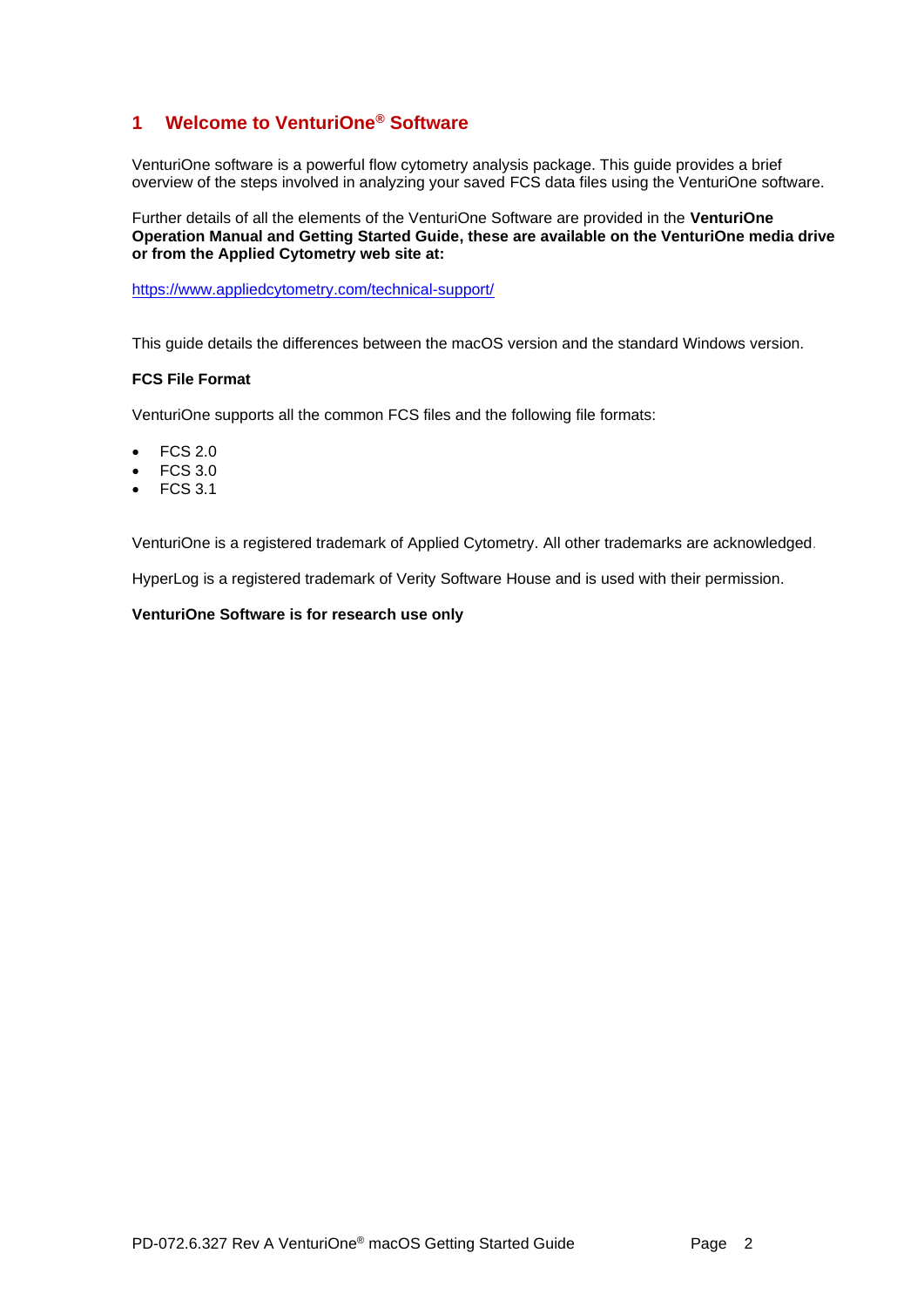## <span id="page-3-0"></span>**2 Contact Details**

To speak to one of our team email [customersupport@appliedcytometry.com](mailto:customersupport@appliedcytometry.com) or telephone +44 (0)1909 547210

Or contact us by post at the following address:

Applied Cytometry Matrix House, Nobel Way, Dinnington, South Yorkshire S25 3QB UK

Visit us online at [https://www.appliedcytometry.com](https://www.appliedcytometry.com/)

## <span id="page-3-1"></span>**3 License Mechanism**

A license control mechanism, in the form of a valid software license is used for the operation of the macOS version of VenturiOne software. See section [6](#page-8-0) for details of obtaining a license.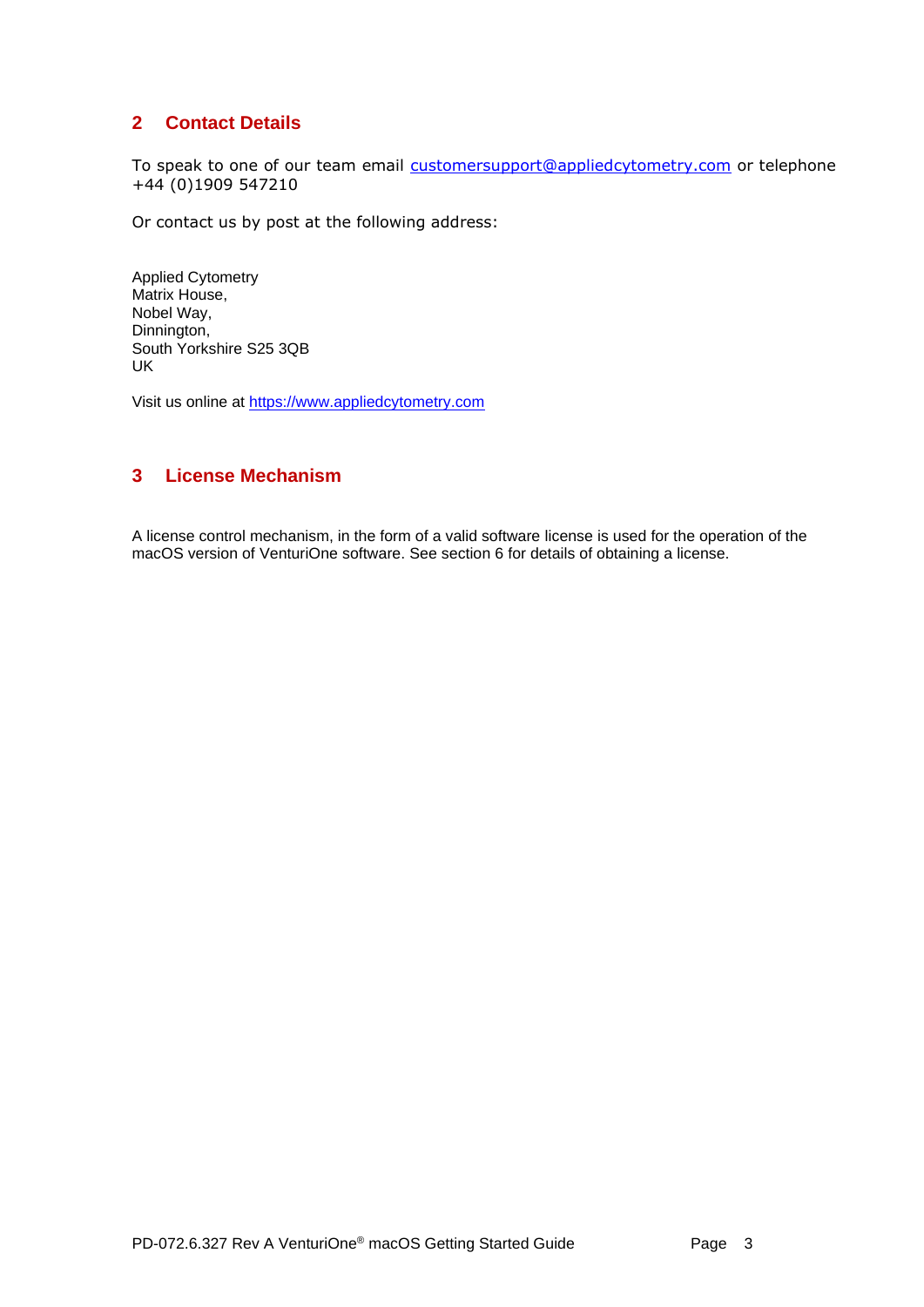## <span id="page-4-0"></span>**4 Installation**

If you have the VenturiOne USB media kit, on the USB memory drive is a folder called **macOS**. In this is the VenturiOne installation (**Install VenturiOne X.X.pkg** where X.X is the current version number).

If you obtained VenturiOne software from the applied Cytometry web site, you will have received an email with links to download the file.

## <span id="page-4-1"></span>**4.1 VenturiOne Installation**

Click the **VenturiOne 7.5.pkg** file to begin installation of the VenturiOne software,

If a previous version of VenturiOne software is already installed the following message is displayed:



Click **OK** to remove the existing version of VenturiOne software.

Then at the Introduction page, click **Continue** to proceed with the Installation.

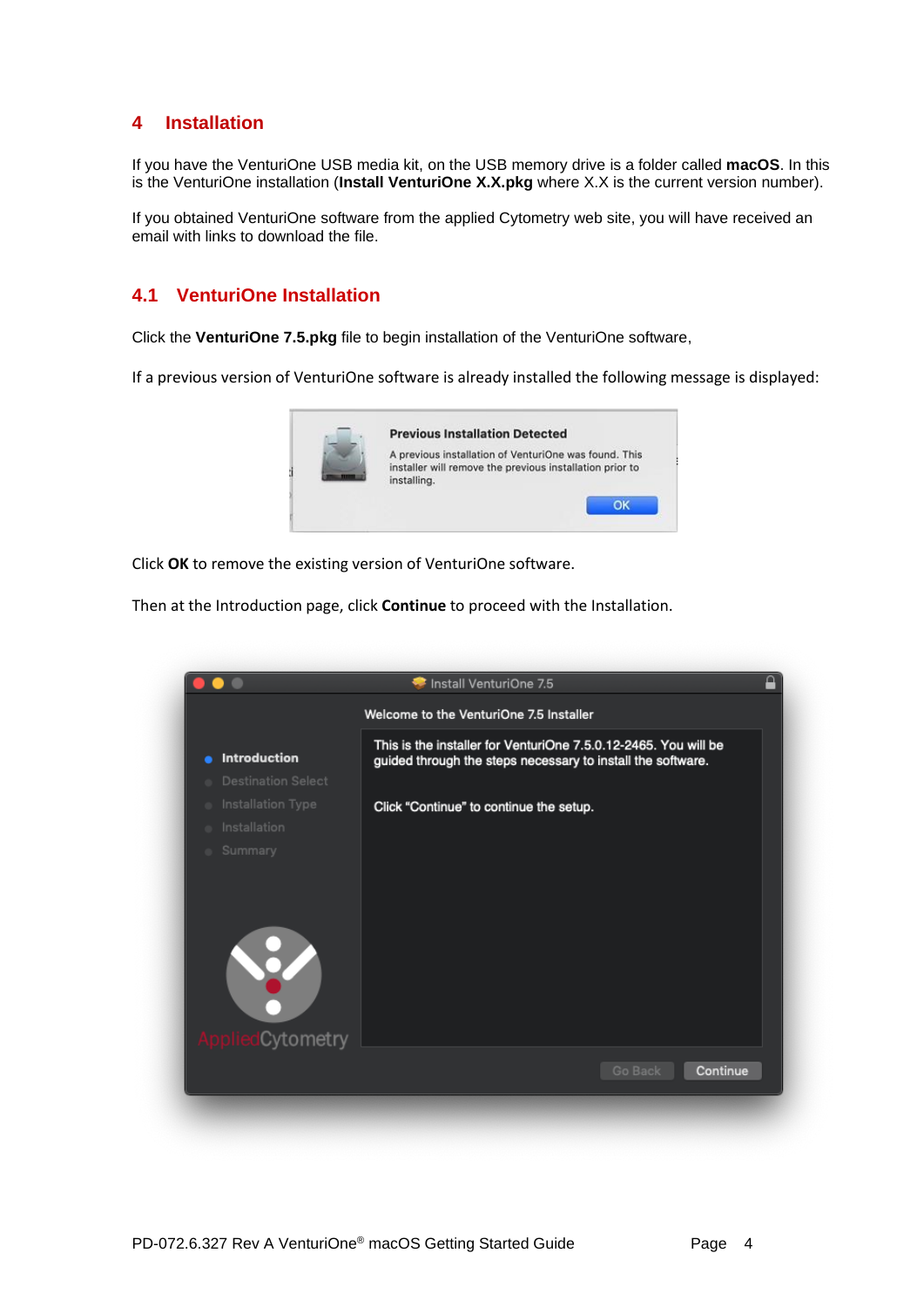The Installation Type page is then displayed, Click **Install** to continue.



You then need to enter your administration level username and password to proceed.

| Enter your password to allow this. |      |  |
|------------------------------------|------|--|
| Username:                          | User |  |
| Password:                          |      |  |
|                                    |      |  |

Click the **Install Software** button to begin installation of the VenturiOne software.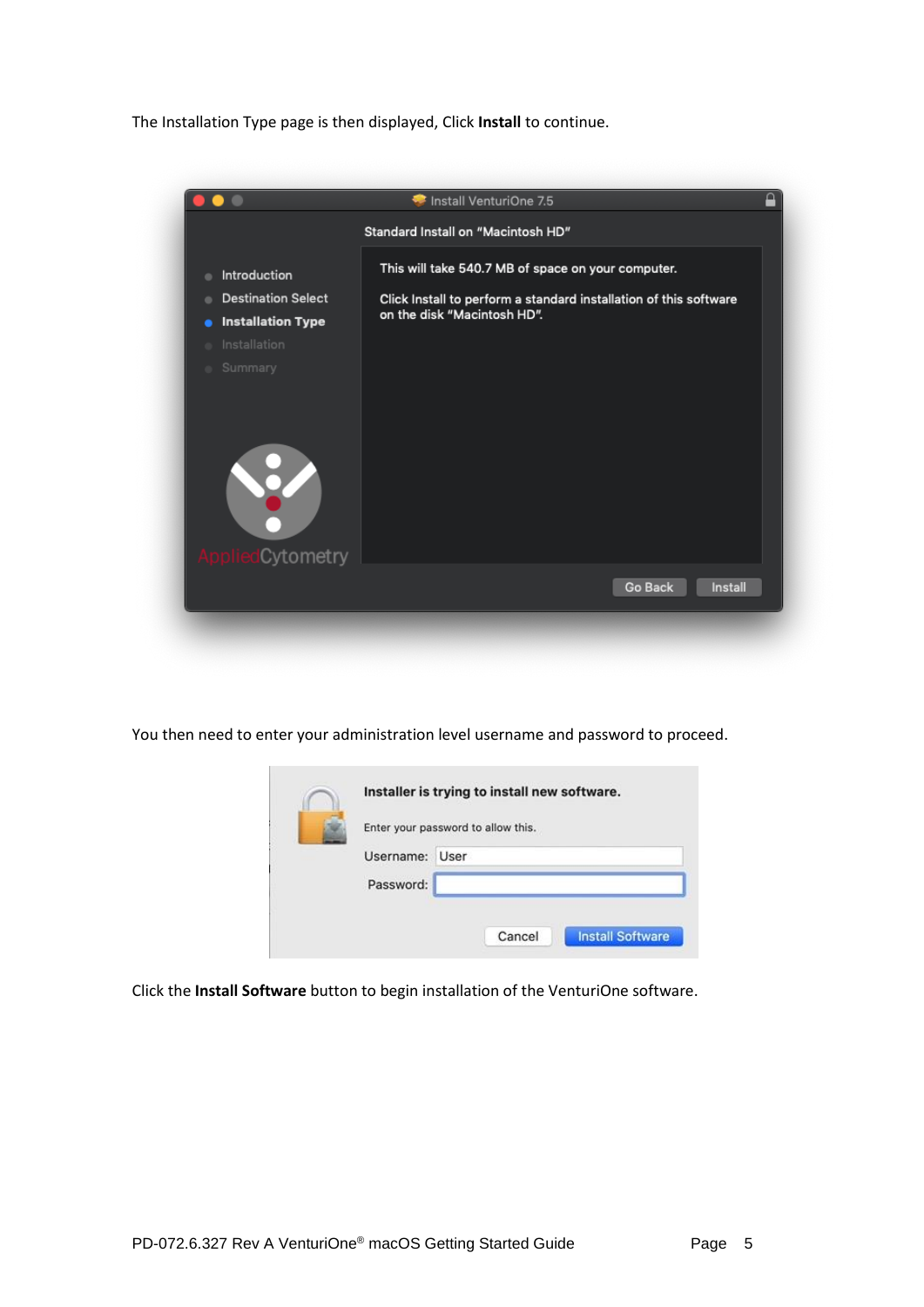Progress of the installation will be displayed.



Installation of the VenturiOne software is now complete and you can click Close.

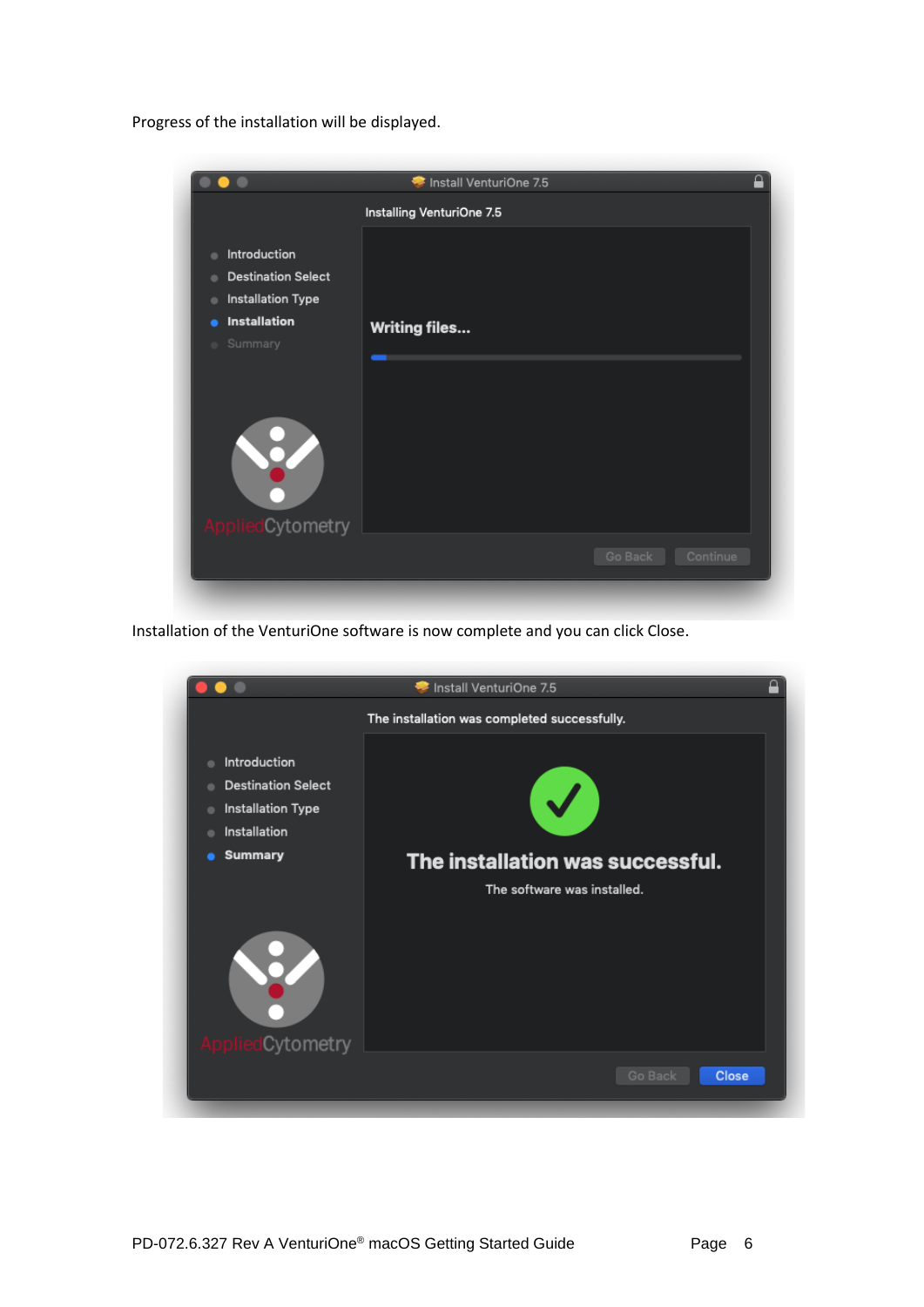## <span id="page-7-0"></span>**5 Starting the software**

To run the VenturiOne software, simply double click on the application file in the Applications folder, alternatively open the Launchpad and click on the VenturiOne application.

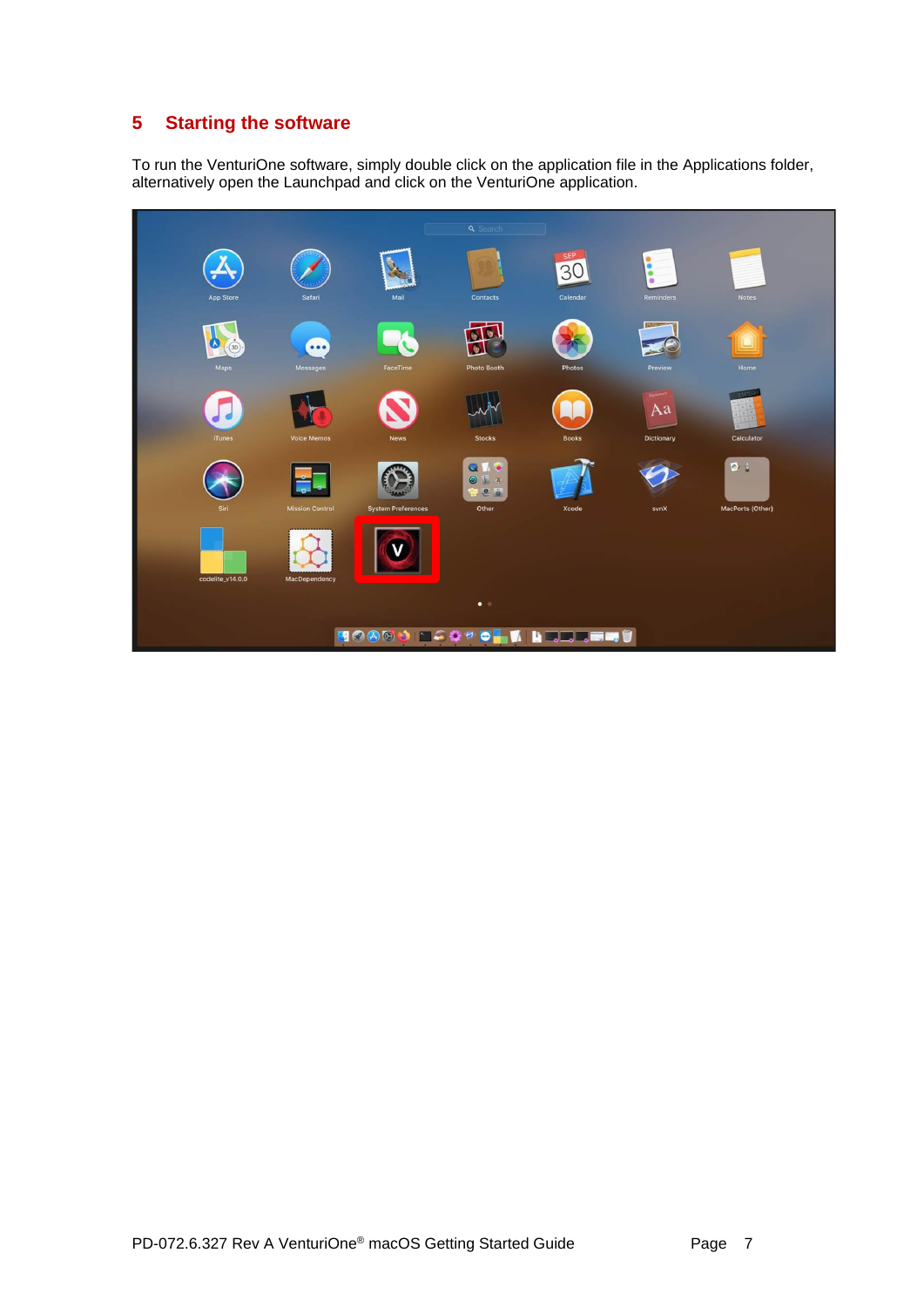## <span id="page-8-0"></span>**6 Licensing**

A license control mechanism, in the form of an ACULA cloud license or a valid software license are used for the operation of the VenturiOne software. The deskey USB key is not compatible with macOS

If a valid license mechanism is not detected when VenturiOne is started, a dialog is launched. This allows you to log in to the cloud based ACULA licensing system or enter a valid software license

## <span id="page-8-1"></span>**6.1 ACULA cloud licensing page**

The ACULA cloud licensing page allows you to register for a free trial, use a supplied license voucher code or use the free tier limited use version of the VenturiOne software.

The use of a cloud license requires an internet connection to validate upon logging in and periodically during software use.

| Cloud License        |                                          |                                                                                     |          |  |
|----------------------|------------------------------------------|-------------------------------------------------------------------------------------|----------|--|
|                      |                                          | DESKey License Software License                                                     |          |  |
| Login / Register     |                                          |                                                                                     |          |  |
| Current User: N/A    |                                          |                                                                                     |          |  |
| Email:               | myuser@mydomain.com                      |                                                                                     | Login    |  |
| Password:            |                                          |                                                                                     |          |  |
|                      | Remember my username and password        |                                                                                     |          |  |
|                      |                                          |                                                                                     |          |  |
| Register             |                                          | Forgot Password                                                                     |          |  |
|                      |                                          |                                                                                     |          |  |
| <b>Request Trial</b> |                                          |                                                                                     |          |  |
|                      | Select to request a trial license        |                                                                                     |          |  |
|                      |                                          |                                                                                     |          |  |
| Request Trial        |                                          |                                                                                     |          |  |
|                      |                                          | See what other products are available, at https://www.appliedcytometry.com/software |          |  |
| Voucher Code         |                                          |                                                                                     |          |  |
|                      |                                          |                                                                                     |          |  |
| Enter Code:          |                                          |                                                                                     | Validate |  |
|                      |                                          |                                                                                     |          |  |
| License Status       | <no acula="" license="" present=""></no> |                                                                                     |          |  |
|                      |                                          |                                                                                     |          |  |
|                      |                                          |                                                                                     |          |  |
|                      |                                          |                                                                                     |          |  |
|                      |                                          |                                                                                     |          |  |
|                      |                                          |                                                                                     |          |  |
|                      |                                          |                                                                                     |          |  |
|                      |                                          |                                                                                     |          |  |
|                      |                                          |                                                                                     |          |  |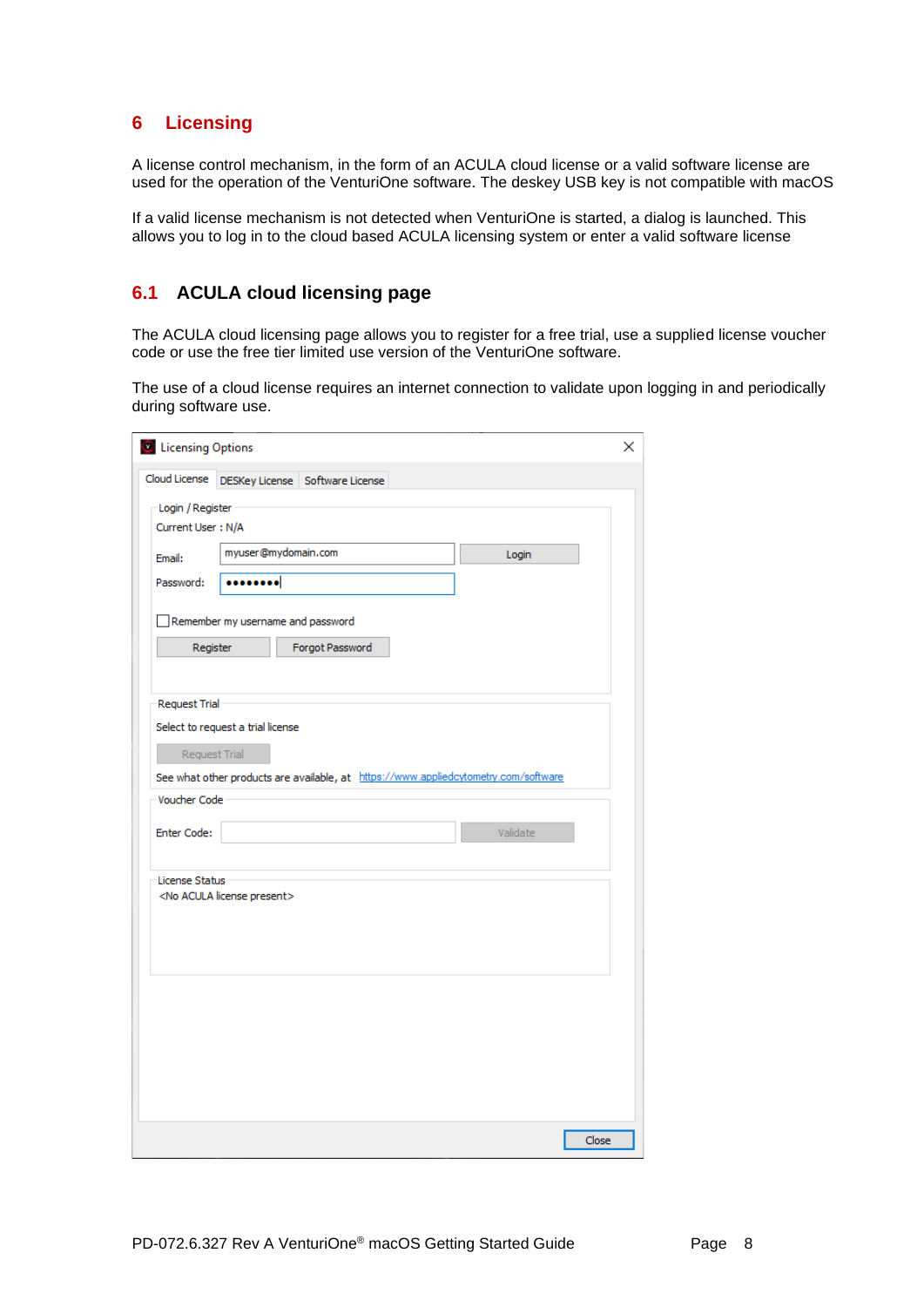If you have not yet registered with the ACULA Cloud Licensing system, select the **Register** button to register your email address and password.

#### **6.1.1 LogIn**

If you have already registered with the ACULA Licensing system, enter the registered email and password, then select the **Login** button to log in to the software.

If you enter the incorrect details a warning message will be displayed, and you will not be logged in.



Select the **Remember my username and password** option to have the software automatically fill in your details next time you open the software. Uncheck this option to make the software forget your details.

#### **6.1.2 Register**

If you have not yet registered with the ACULA Cloud License system, select the Register button to register your email and password.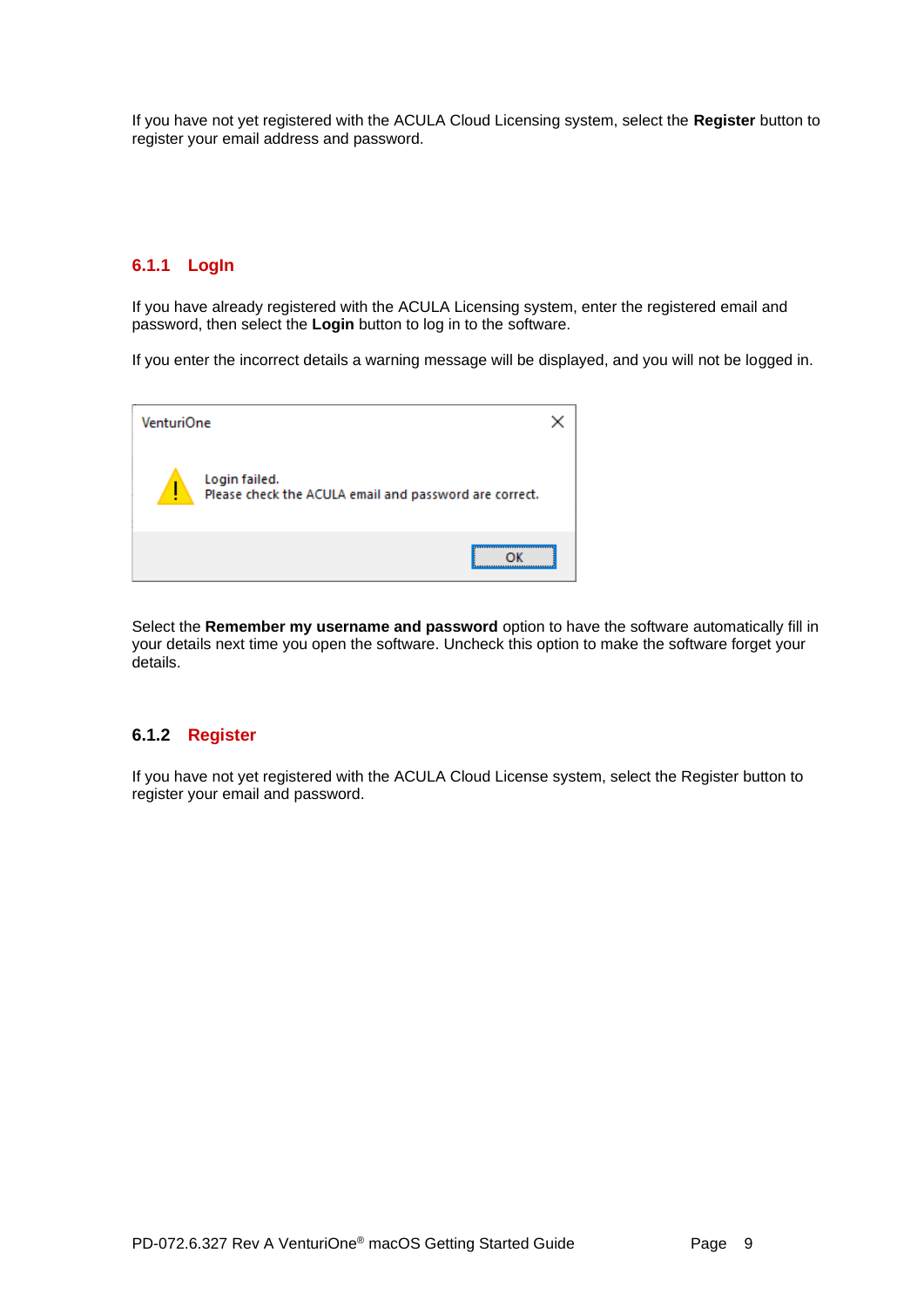| <b>ACULA Registration</b>                                                                                                                                                                                   |                                                                      | × |  |  |  |  |
|-------------------------------------------------------------------------------------------------------------------------------------------------------------------------------------------------------------|----------------------------------------------------------------------|---|--|--|--|--|
| Preferred Username:                                                                                                                                                                                         | My Name                                                              |   |  |  |  |  |
| Email:                                                                                                                                                                                                      | myuser@mydomain.com                                                  |   |  |  |  |  |
| Password:                                                                                                                                                                                                   |                                                                      |   |  |  |  |  |
| Confirm New Password:                                                                                                                                                                                       |                                                                      |   |  |  |  |  |
| Show Password                                                                                                                                                                                               |                                                                      |   |  |  |  |  |
| Password must conform to all of the following:<br>- 8 or more characters long<br>- Contain a lowercase letter<br>- Contain an uppercase letter<br>- Contain a number<br>Policy available on our website, at | We will only use your personal information as set out in our Privacy |   |  |  |  |  |
| https://www.appliedcytometry.com/privacy/                                                                                                                                                                   |                                                                      |   |  |  |  |  |
| Verification Code:                                                                                                                                                                                          | Register<br>Verify                                                   |   |  |  |  |  |
|                                                                                                                                                                                                             | Close                                                                |   |  |  |  |  |

Enter your preferred username, email address and password, then confirm your password. Select the **Show Password** option to display the current password text.

Select Register to register your email address

When you register with the ACULA licensing system you will be sent a verification code from **[no](mailto:no-reply@acula.appliedcytometry.com)[reply@acula.appliedcytometry.com](mailto:no-reply@acula.appliedcytometry.com)** –

| VenturiOne |                                                                                                 |  |
|------------|-------------------------------------------------------------------------------------------------|--|
|            | Registration Successful.<br>A verification code has been sent to the email<br>address provided. |  |
|            |                                                                                                 |  |

if you do not receive a verification code, please check your spam folders.

To complete registration, enter the verification code sent to you and select **Verify**

You should then receive the verification successful message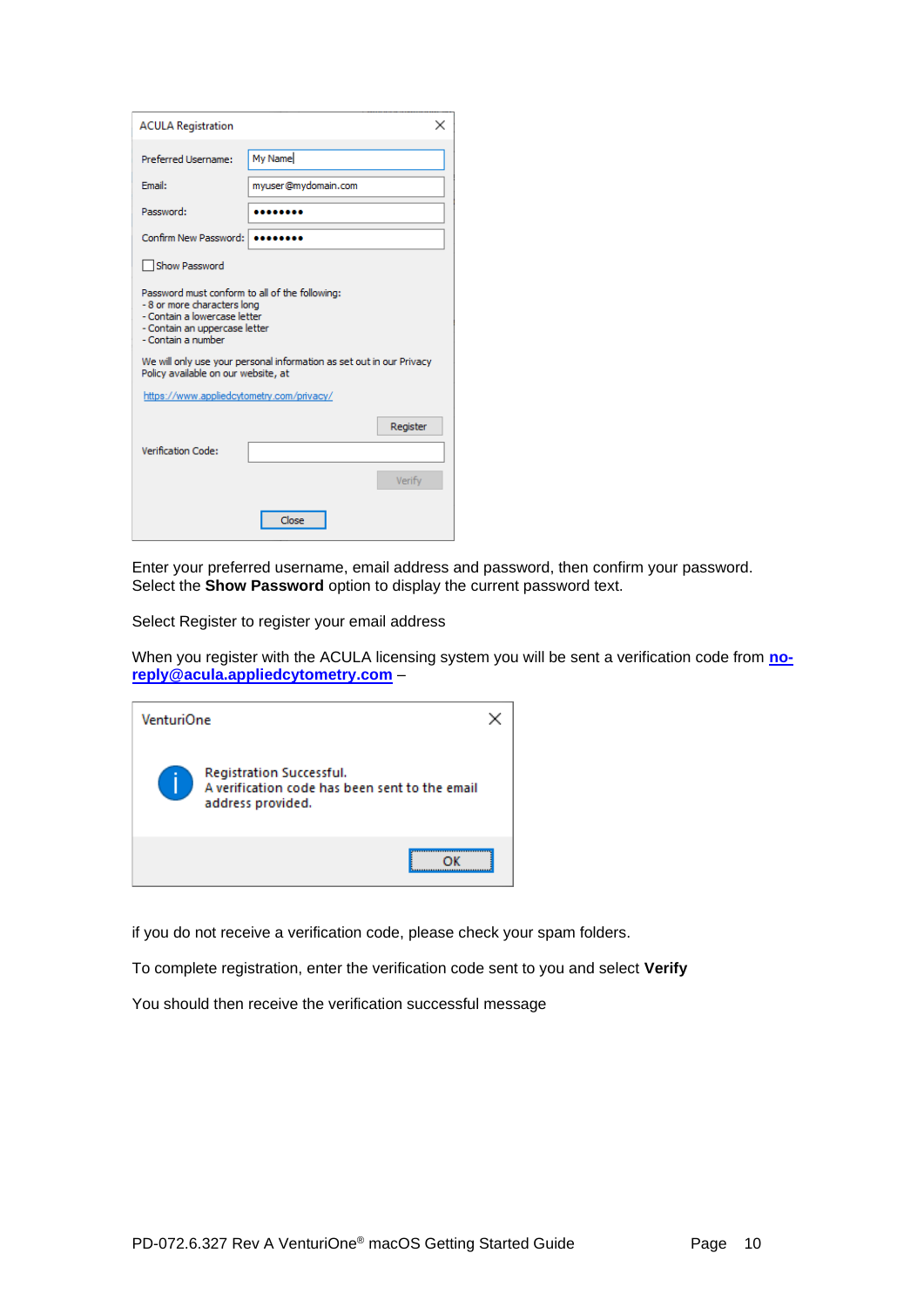| VenturiOne |                                                              |  |
|------------|--------------------------------------------------------------|--|
|            | <b>Verification Successful.</b><br>You may no login to ACULA |  |
|            |                                                              |  |

#### **6.1.3 Forgot Password**

If you have forgotten your password, select the **Forgot Password** button to initiate the process of entering a new password.

A verification code will be sent to the stated email address, enter the verification code here and the new password.

If you did not receive an email press the **Resend Reset Code** to resend the verification code, check your spam folders if the email does not arrive.

| <b>Reset Password</b>                                                                                                                                               |                       |  |  |  |  |  |  |  |  |  |
|---------------------------------------------------------------------------------------------------------------------------------------------------------------------|-----------------------|--|--|--|--|--|--|--|--|--|
| A password reset code has been sent to the provided<br>email address for the account                                                                                |                       |  |  |  |  |  |  |  |  |  |
| Email:                                                                                                                                                              | username@mydomain.com |  |  |  |  |  |  |  |  |  |
| Password Reset Code:                                                                                                                                                |                       |  |  |  |  |  |  |  |  |  |
| New Password:                                                                                                                                                       |                       |  |  |  |  |  |  |  |  |  |
| Confirm New Password:                                                                                                                                               |                       |  |  |  |  |  |  |  |  |  |
| <b>Show Password</b>                                                                                                                                                |                       |  |  |  |  |  |  |  |  |  |
| Password must conform to all of the following:<br>-8 or more characters long<br>- Contain a lowercase letter<br>- Contain an uppercase letter<br>- Contain a number |                       |  |  |  |  |  |  |  |  |  |
| <b>Resend Reset Code</b><br>Cancel<br>ОК                                                                                                                            |                       |  |  |  |  |  |  |  |  |  |

## **6.1.4 Request Trial**

Once you have logged in you can use the **Request Trial** button to claim your free trial for this PC. You can only claim one free trial for each PC.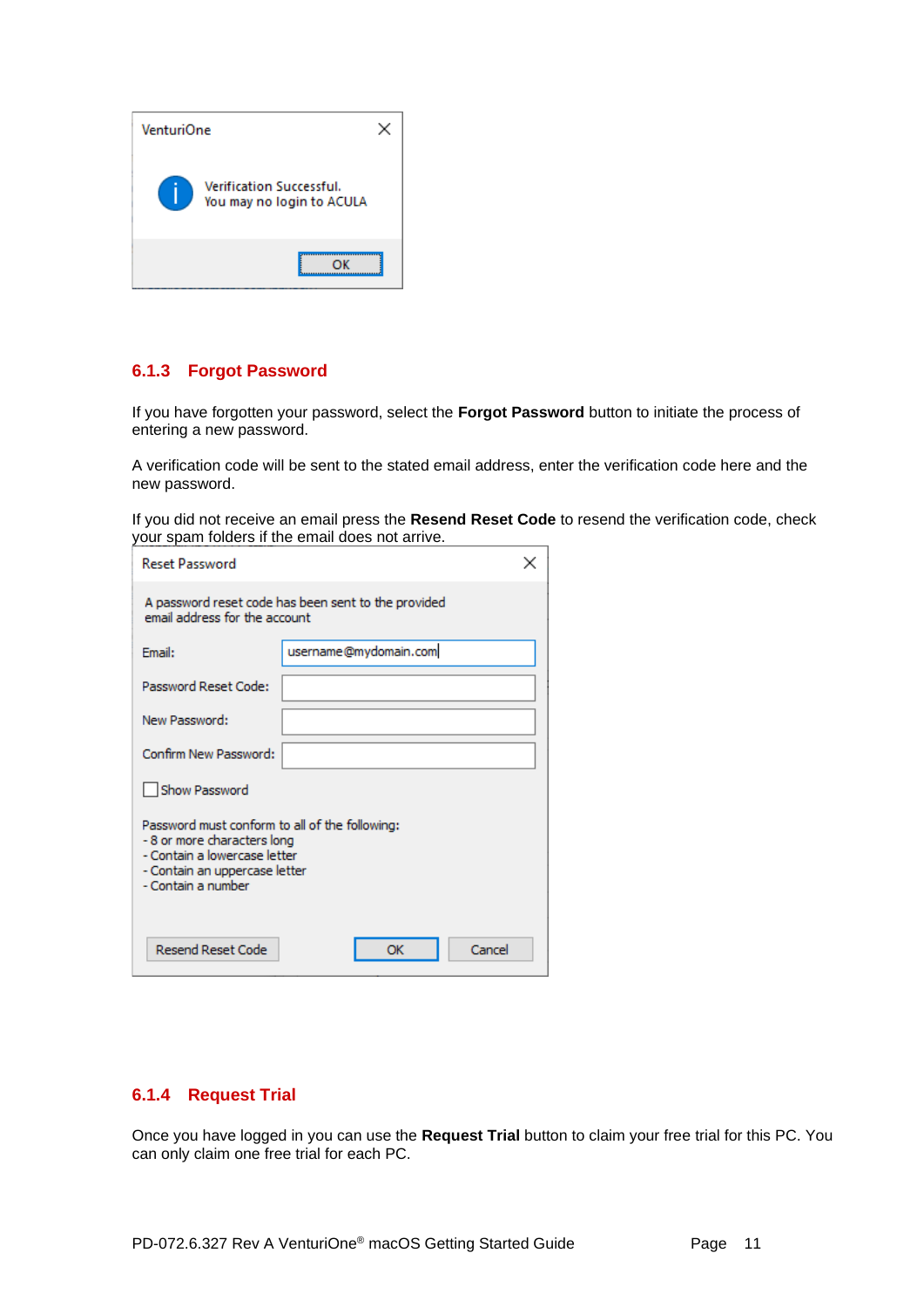#### **6.1.5 Voucher Code**

If you have been given a voucher code, first register & and log in to ACULA then enter your voucher code into the voucher code box and press **Validate**.

#### **6.1.6 License Status**

The status of your ACULA Cloud License will be displayed in the License Status area.

If you are logged in to ACULA licensing system and do not have any other valid license, the software will operate in the Free Tier mode. In this mode you are allowed to analyze a limited number of files each month. The License Status area will display information relating to the number of files analyzed, the file limit and the date at which your allowance will be reset.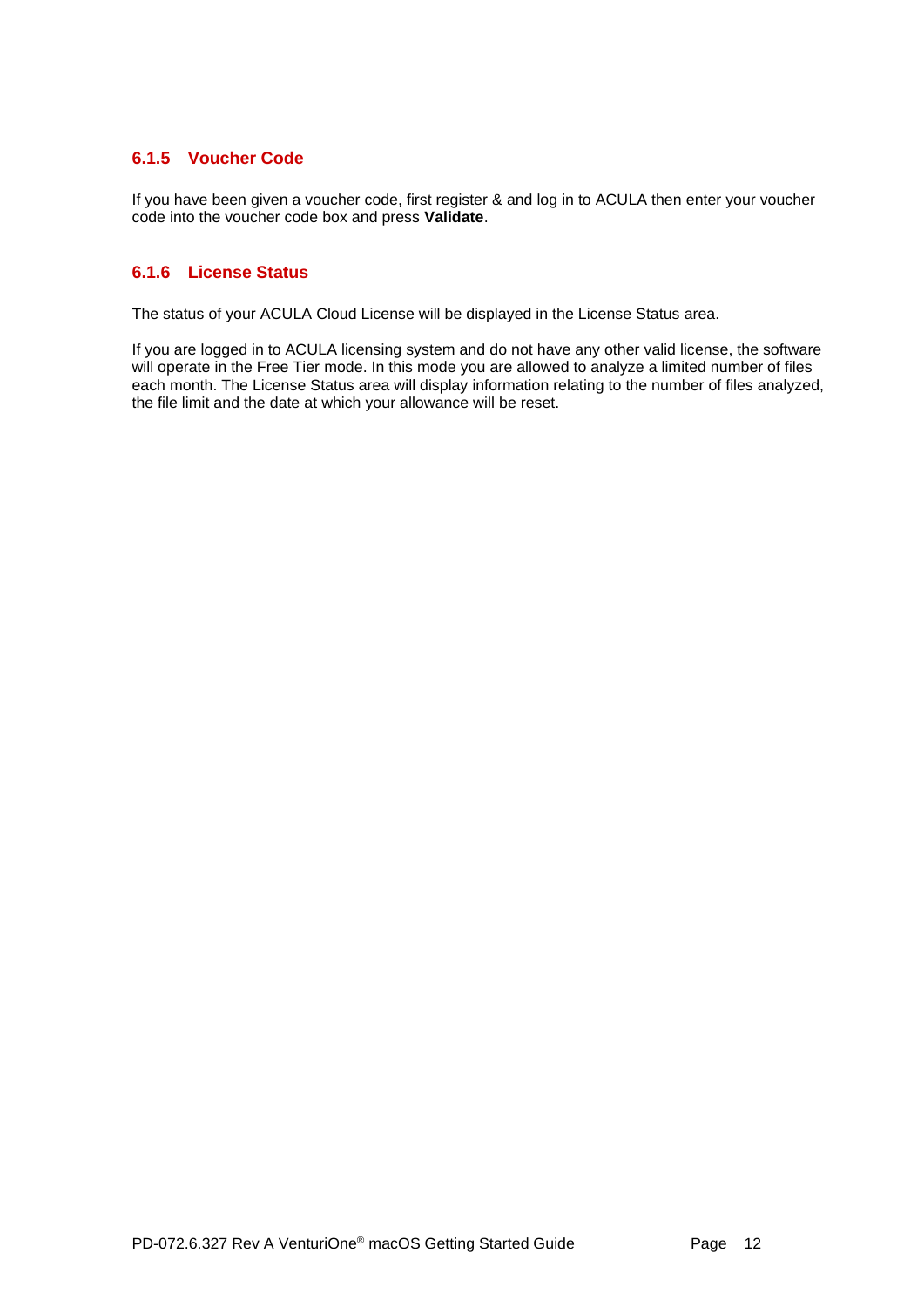## <span id="page-13-0"></span>**6.2 Software license page**

The software license page is used if you do not have an internet connection on the current computer so cannot use the ACULA cloud license system.

#### **6.2.1 Requesting a trial software license**

For macOS systems a software license key is required. To request a key, enter your email address and voucher code (if you have one), then press the **Save License Request File** button.

A text file will be saved.

Send this text file to **[customersupport@appliedcytometry.com](mailto:customersupport@appliedcytometry.com)**

We will then generate a license key for you and send that to the email entered above.

#### **6.2.2 Entering the license key**

Your license key will be sent to the email address you entered by one of the Applied Cytometry team. Your license key will be attached to this email.

Save the license file to a location on your Mac system

Start the VenturiOne software. When the **Licensing Options** dialog appears select the **From File…** button.

Select the license file and press ok.

You can also copy and paste the license key characters from the license file into the Licensing information box. Then press Validate license.

**Note:** The license file is only valid for the system on which the request file was generated, it is not transferable.